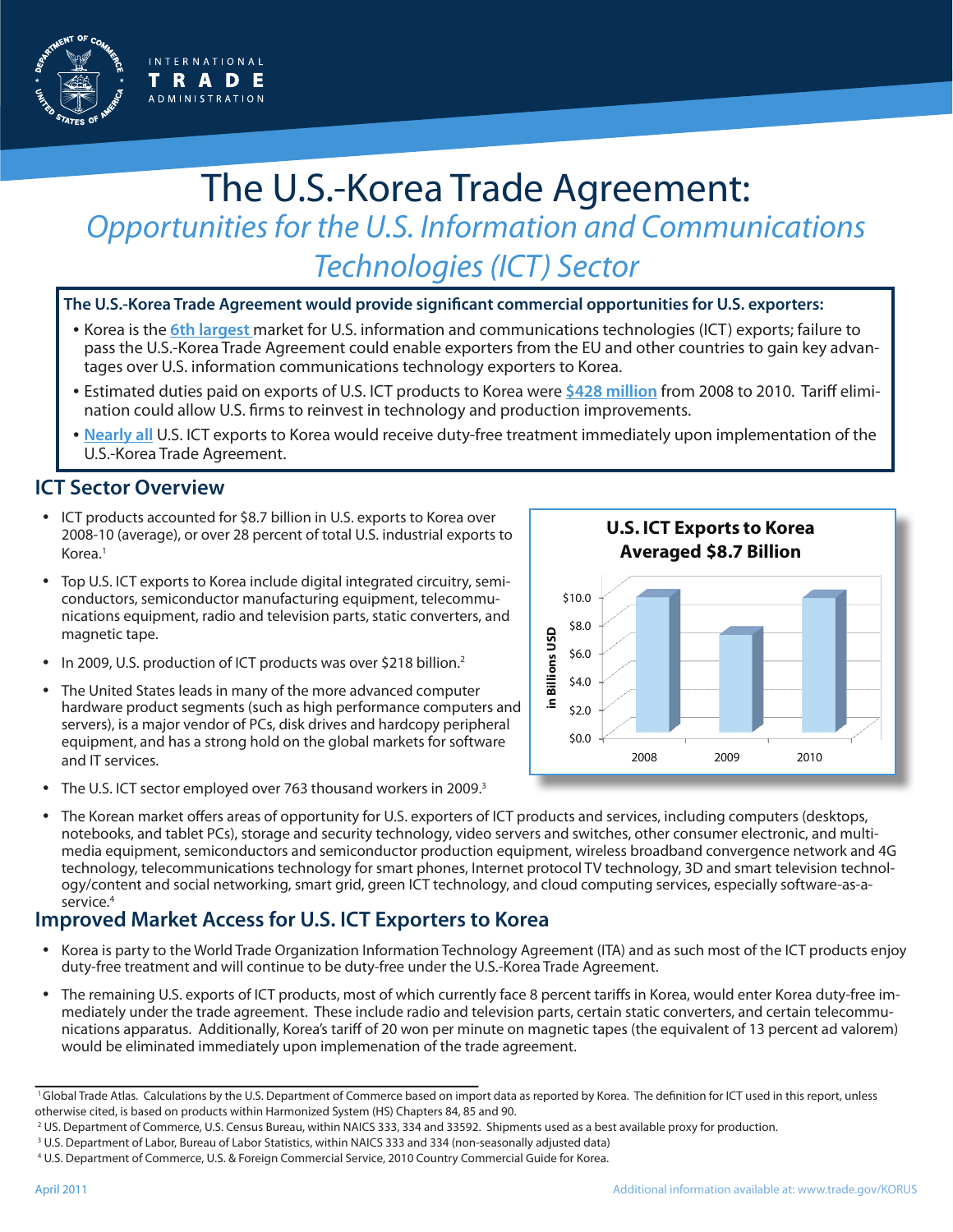# **Foreign Competition in the Korean Market**

- Korea signed a trade agreement with the EU in 2009, which is scheduled to enter into force in July 2011. It also recently signed an FTA with Peru, which is also scheduled to enter into force this year. Korea presently has FTAs in force with ASEAN, Chile, India, Singapore, and EFTA. In addition, Korea is negotiating new agreements with Australia, Canada, Colombia, New Zealand, and Turkey; is considering launching FTA negotiations with China; and is exploring re-launching its stalled negotiations with Japan.
- Top suppliers to Korea of ICT products include: China, Japan, United States, Taiwan, Singapore, the EU, Malaysia, Philippines,

## **Key States Exporting to Korea**

• Top U.S. states exporting ICT products to Korea include: Texas, California, New York, Oregon, Massachusetts, North Carolina, Minnesota, Ohio, Illinois, and Washington.

# **Other Key U.S.-Korea Trade Agreement Commitments for the ICT Sector**

#### • *Telecommunications:*

The U.S.-Korea Trade Agreement includes a commitment by Korea to permit U.S. companies within two years to own up to 100 percent of a telecommunications operator in Korea. The agreement also: (1) ensures U.S. operators cost-based access to the services and facilities of dominant Korean phone companies, including their submarine cable stations, facilitating U.S. companies' ability to build competing networks to serve customers in Korea and (2) includes groundbreaking safeguards on restrictions that regulators can impose on operators' technology choice, particularly in wireless technologies, where U.S. service and equipment suppliers have strong competitive advantages.

#### • *Government Procurement:*

Korea and the United States are members of the WTO Agreement on Government Procurement and already enjoy open and transparent access to each other's government procurement markets. The U.S.-Korea Trade Agreement enhances this relationship by increasing the procurements to which U.S. suppliers will be ensured non-discriminatory access by reducing the goods and services threshold to \$100,000 from \$203,000 for central government entities. The Agreement also incorporates important improvements that reflect emerging practices in procurement, reducing the tendering period for "off-the-shelf" goods and services and encouraging the use of electronic tendering.

#### • *Technical Barriers to Trade:*

The U.S.-Korea Trade Agreement strengthens disciplines to promote transparency in the way governments develop and apply technical regulations and related conformity assessment procedures (e.g., testing and certification). For example, Korea agreed to provide national treatment, or the same treatment applied to Koreans, to U.S. persons for participation in the development of standards, technical regulations, and conformity assessment procedures; and to accreditation, licensing or approval of U.S. conformity assessment bodies.

#### • *Intellectual Property Rights:*

The agreement: (1) protects music, videos, software, and text from widespread unauthorized sharing via the Internet by giving copyright owners the ability to maintain rights over temporary copies of their works; (2) provides extended terms of protection; (3) establishes strong anti-circumvention provisions to prohibit tampering with technologies; (4) requires that government agencies use only legitimate computer software; (5) requires rules to prohibit the unauthorized receipt or distribution of encrypted satellite signals to prevent piracy of satellite television programming; and (5) provides rules for the liability of Internet Service Providers (ISPs) for copyright infringement.

#### • *E-Commerce:*

The U.S.-Korea Trade Agreement ensures non-discriminatory and duty-free treatment of all digital products (e.g., software, audiovisual products, etc), whether imported in physical form or over the Internet. The agreement also includes principles that provide for consumers' reasonable access to the Internet for electronic commerce and contains commitments by both Parties to facilitate the use of electronic authentication in their respective markets.

#### • *Remanufactured Goods:*

Korea would eliminate its prohibition on the importation of remanufactured goods as defined in the initial provisions and definitions chapter, including remanufactured agricultural equipment, upon entry into force of the agreement.